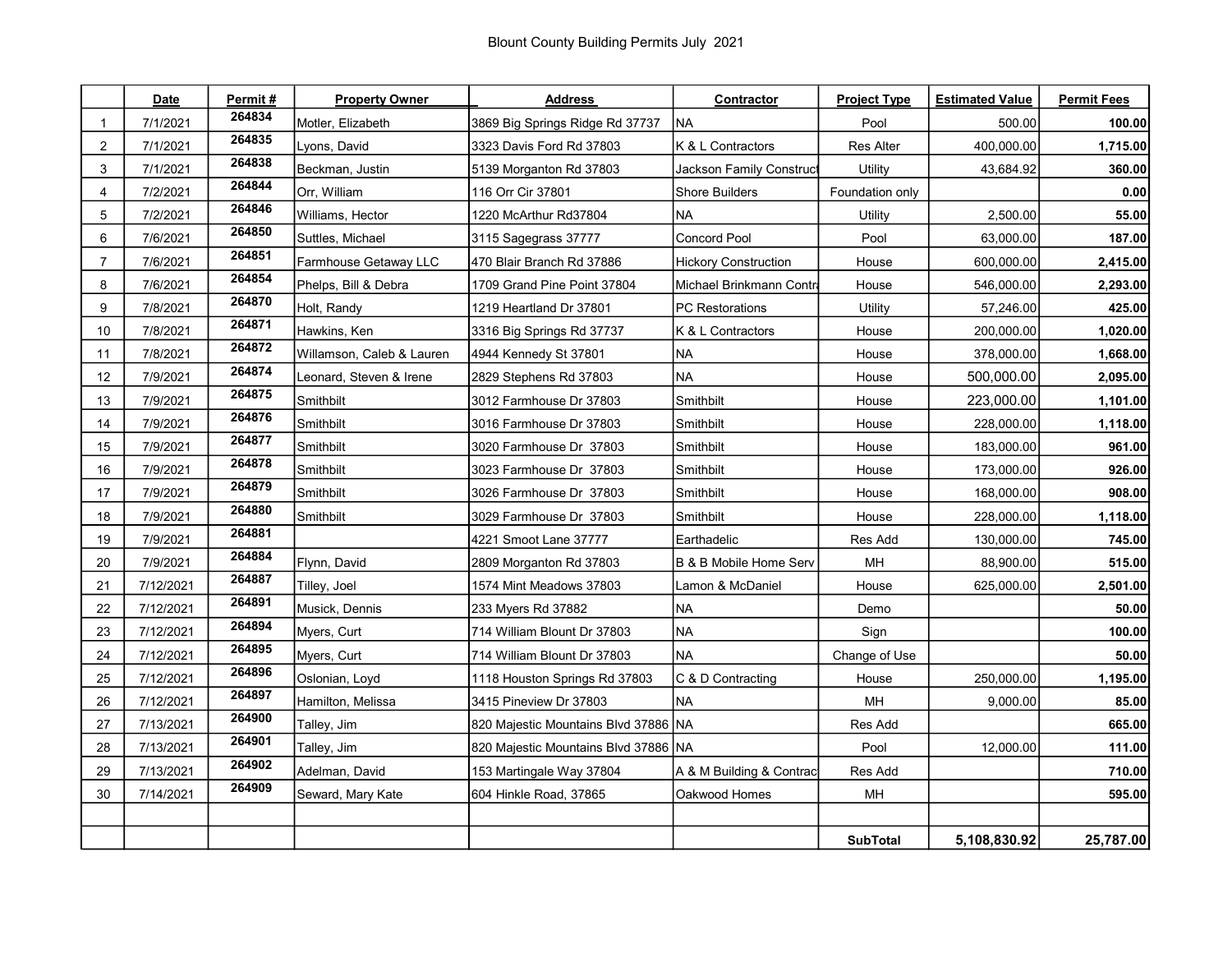|    | Date Issued Permit # |        | <b>Property Owner</b>      | <b>Address</b>                 | Contractor                   | <b>Project Type</b> | <b>Estimated Value Permit Fees</b> |           |
|----|----------------------|--------|----------------------------|--------------------------------|------------------------------|---------------------|------------------------------------|-----------|
| 31 | 7/14/2021            | 264911 | Norris, Michael            | 4527 Rocky Branch Rd 37886     | <b>NA</b>                    | Utility             | 16.000.00                          | 220.00    |
| 32 | 7/14/2021            | 264914 | Franklin, Michael          | 2818 Ellejoy 37886             | Oakwood Homes                | MH                  | 95,000.00                          | 545.00    |
| 33 | 7/15/2021            | 264917 | Brewster, Lyn              | 814 Blockhouse Rd 37801        | Brewster, Tommy              | Resd Add            | 50,000.00                          | 390.00    |
| 34 | 7/16/2021            | 264920 | Money to Go Pawn           | 2421 E Broadway Ave 37804      | Signco                       | Sign                |                                    | 100.00    |
| 35 | 7/16/2021            | 264921 | Petree, Garren             | 858 Martin Mill Pk 37853       | Able Gunite                  | Pool                | 30,000.00                          | 138.00    |
| 36 | 7/16/2021            | 264922 | Moyers, Lawrence           | 3349 Pineview Rd 37803         | NA                           | Pool                | 25,000.00                          | 130.00    |
| 37 | 7/16/2021            | 264924 | <b>Blackberry Farm LLC</b> | 1109 The Loop Rd               | <b>McCall Construction</b>   | Commercial          | 1,400,000.00                       | 4,165.00  |
| 38 | 7/16/2021            | 264925 | Headrick, Mary             | 1426 Cottage Glen Ln 37801     | Rocky Top Restoration        | Resd Add            |                                    | 230.00    |
| 39 | 7/19/2021            | 264927 | Ingrad, John               | 920 Mae Mae Ln 37865           | Foothills Home Improvem      | Res Add             | 9,323.00                           | 185.00    |
| 40 | 7/19/2021            | 264928 | Stone Creek MHC            | 126 Harkleroad Cr 37801        | Mark Marlowe                 | MH                  | 5,000.00                           | 65.00     |
| 41 | 7/19/2021            | 264932 | Ray, Amy                   | 519 Secrist Springs Lane 37886 | Special Care Patio & Poo     | Pool                | 20,550.00                          | 124.00    |
| 42 | 7/20/2021            | 264935 | Gillespie, Jeff            | 515 Greencrest Dr 37803        | <b>NA</b>                    | Utility             | 25,000.00                          | 305.00    |
| 43 | 7/20/2021            | 264941 | Thompson, Bruce            | 125 Sweet Tea Ln               | <b>NA</b>                    | House               | 173,000.00                         | 926.00    |
| 44 | 7/20/2021            | 264943 | <b>Smithbilt Homes</b>     | 2968 Dominion Dr 37803         | Smithbilt Homes              | House               | 202,000.00                         | 1,027.00  |
| 45 | 7/20/2021            | 264944 | <b>Smithbilt Homes</b>     | 2974 Dominion Dr 37803         | <b>Smithbilt Homes</b>       | House               | 187,000.00                         | 975.00    |
| 46 | 7/20/2021            | 264946 | Hall, Jerry & Ada          | 4836 Nebo Rd 37886             | <b>Holp Construction</b>     | <b>Res Repair</b>   | 103,028.62                         | 651.00    |
| 47 | 7/21/2021            | 264952 | Kurschner, Trevor          | 446 Ward Dr 37801              | Williams, Bradley            | Mechanical          | 9,000.00                           | 50.00     |
| 48 | 7/21/2021            | 264954 | Rop, Chris & Jessica       | 528 Whites Mill Rd 37803       | Marty Yates Builders Inc     | House               | 275,000.00                         | 1,308.00  |
| 49 | 7/22/2021            | 264961 | Duncan, William            | 1001 Ratledge Rd 37737         | <b>NA</b>                    | Pool                | 75,000.00                          | 205.00    |
| 50 | 7/23/2021            | 264965 | Allen, Mark                | 1225 School House Gap Rd       | Concord Pool & Spa           | Pool                | 60,000.00                          | 183.00    |
| 51 | 7/23/2021            | 264966 | Billow, Scott & Rose       | 2331 Lachula Lane 37865        | Clayton Homes                | MH                  |                                    | 834.00    |
| 52 | 7/23/2021            | 264967 | Rice, James & Elizabeth    | 3141 Heather Glenn Dr 37803    | Ginger Gilmore               | House               |                                    | 1,020.00  |
| 53 | 7/23/2021            | 264969 | Thibodeau, Gary            | 1452 E Brown School Rd 37804   | Carico Construction          | Comm Alter          | 6,000.00                           | 170.00    |
| 54 | 7/23/2021            | 264970 | Volintine, Dean            | 1227 Heartland Dr 37801        | <b>NA</b>                    | Utility             | 20,000.00                          | 240.00    |
| 55 | 7/23/2021            | 264972 | Moore, Robert              | 4104 Fox Hills Dr 37777        | Minix Builders               | Utility             | 28,000.00                          | 280.00    |
| 57 | 7/23/2021            | 264975 | Harris, Andrew             | 711 Chilhowee View Rd 37803    | <b>NA</b>                    | House               | 450,000.00                         | 1,920.00  |
| 58 | 7/26/2021            | 264977 | Lonus, Moody               | 3328 Wildwood Rd 37804         | NA                           | Res Add             |                                    | 777.00    |
| 59 | 7/26/2020            | 264979 | Wilson, Dewayne            | 319 Kelly Ridge Rd 37882       | <b>NA</b>                    | <b>Res Alter</b>    | 150,000.00                         | 815.00    |
| 60 | 7/26/2021            | 264980 | Oliver, Christina          | 5445 Evergreen Farms Ln 37742  | <b>Terry McBath Builders</b> | Res Add             | 37,640.00                          | 330.00    |
| 61 | 7/26/2021            | 264984 | Home Traders Group LLC     | 5003 Candlewood Ct 37804       | Faith Rock Constructio       | House               | 300,000.00                         | 1,521.00  |
|    |                      |        |                            |                                |                              |                     |                                    |           |
|    |                      |        |                            |                                |                              | <b>Subtotal</b>     | 3,751,541.62                       | 19,829.00 |